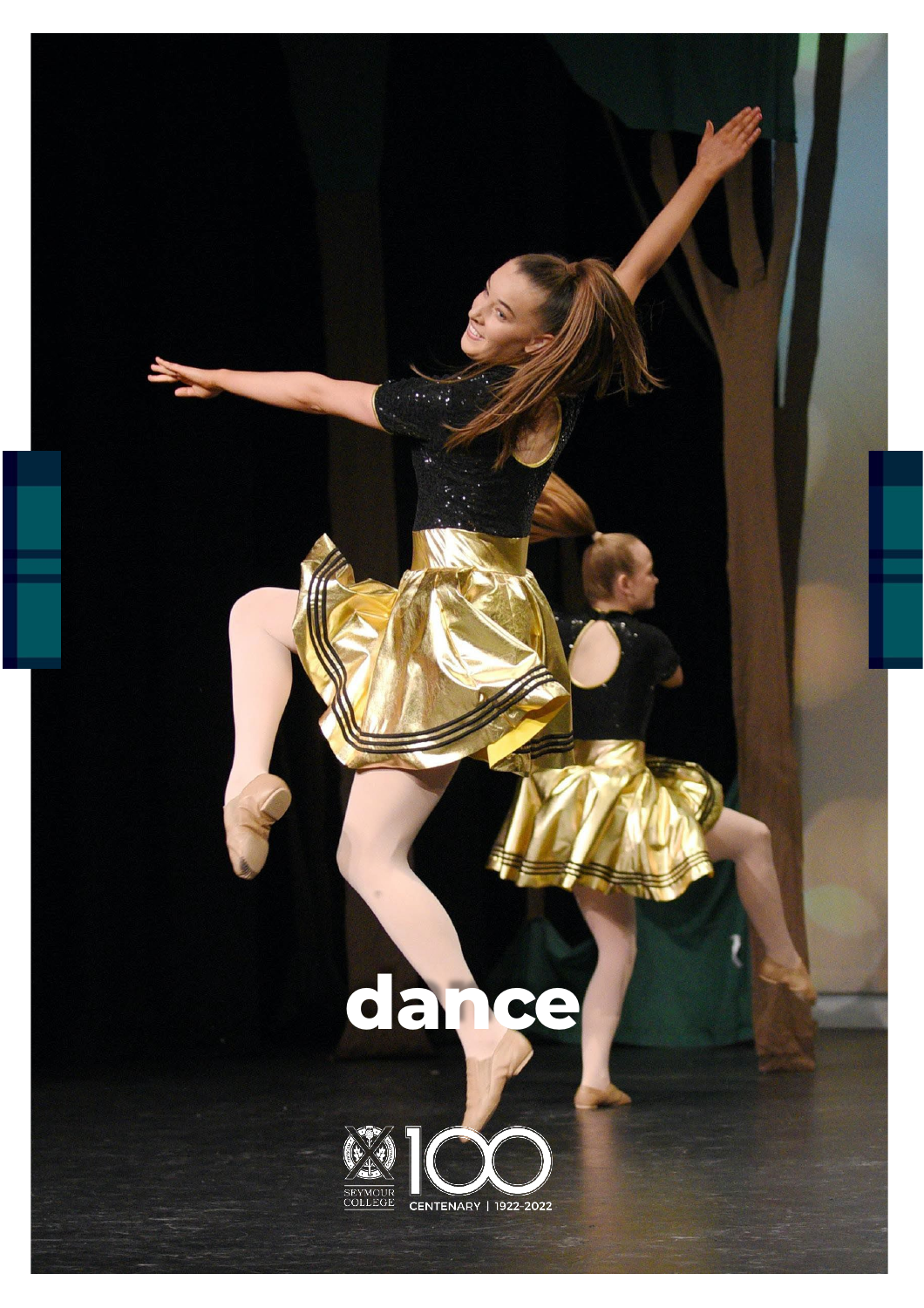# **2022 Timetable**

|                  | <b>Wednesday</b>                                                           |                  | <b>Thursday</b>                                                     |
|------------------|----------------------------------------------------------------------------|------------------|---------------------------------------------------------------------|
| 3.35pm<br>4.20pm | <b>Petite Ballet</b><br>Ainsley & 5 to 6 year olds<br><b>McGregor Hall</b> | 3.35pm<br>4.20pm | <b>Tiny Tots Ballet</b><br>Enya & 3 to 4 year olds<br>McGregor hall |
| 4.20pm<br>5.05pm | <b>Junior Ballet</b><br>7 to 8 year olds<br><b>McGregor Hall</b>           | 4.20pm<br>5.05pm | Primary Hip Hop<br>5 to 11 year olds<br><b>McGregor Hall</b>        |
| 5.05pm<br>6.05pm | Elementary Ballet<br>9 to 12 year olds<br><b>McGregor Hall</b>             | 4.20pm<br>5.05pm | Varsity Hip Hop<br>12 to 18 year olds<br><b>McGregor Hall</b>       |

#### Please note: Some classes may not proceed if enrolments are below required levels.

All classes are open to both Seymour Students and the Community

- **Early Years Classes for ages 3 to 5**
- **Junior School Classes for ages 5 to 11**
- **Varsity Classes for ages 11 to 18**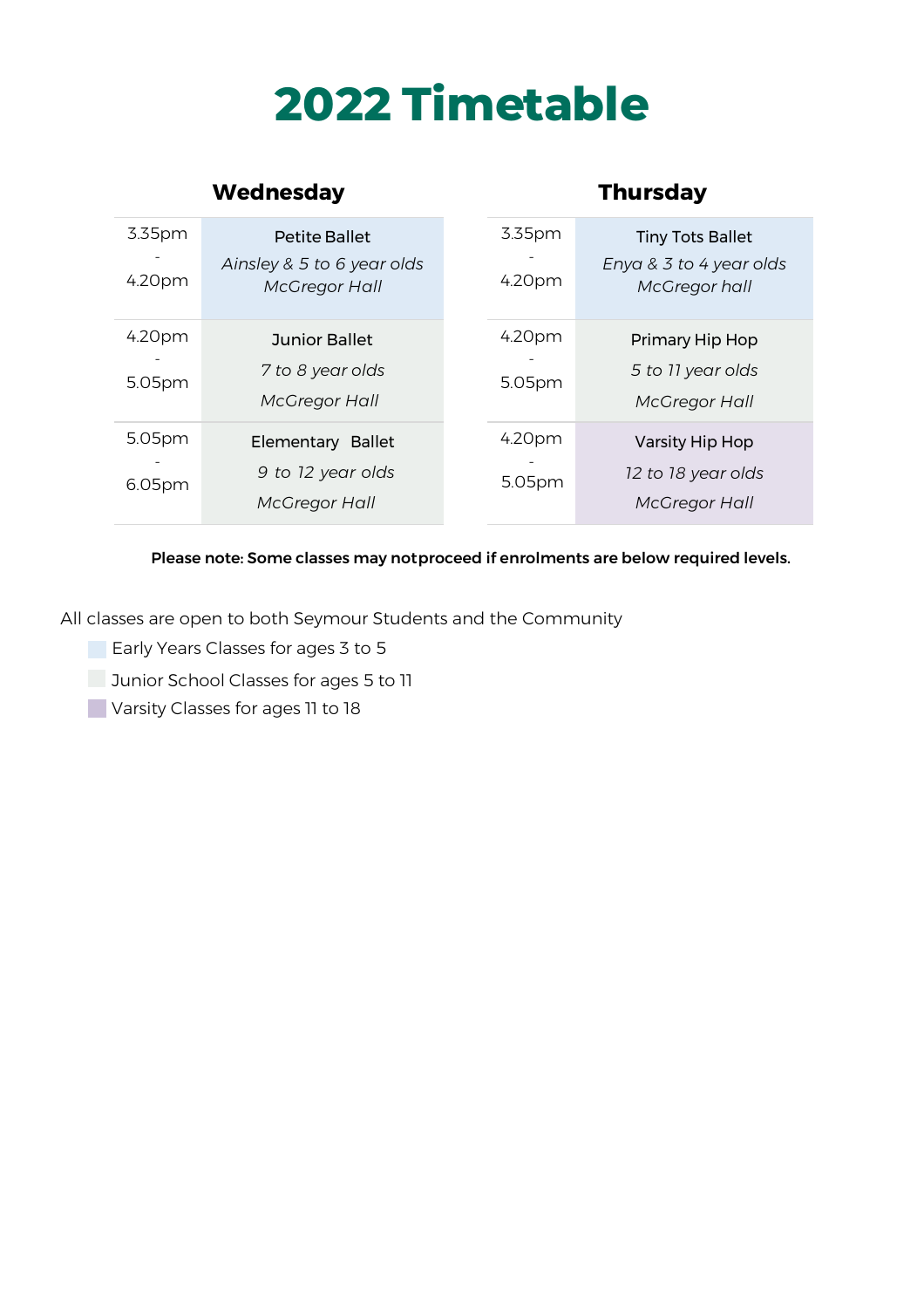## **Class Descriptions**

#### **Baby Ballet (Tiny Tots, Petite Ballet)**

Baby ballet offers the chance to learn basic ballet movement and language, through play, movement and games. This class is designed to teach young students' social awareness, spatial awareness and learn the fundamental skills of how to engage in a dance class.

#### Cost:

Seymour students: \$300 per sem. Non-Seymour students: \$365 per sem.

#### **Junior Ballet & Elementary Ballet**

Junior ballet begins to introduce more technical ballet language and movement, preparing students to understand the shapes, coordination and rhythm needed to perform in the ballet dance style. This class engages students with play, games and a more structured class approach.

#### Cost:

Jnr Ballet Seymour students: \$300 per sem. Non-Seymour students: \$365 per sem.

Elementary Ballet Seymour students: \$310 per sem. Non-Seymour students: \$375 per sem.

#### **Primary Hip Hop**

Primary Hip Hop is designed to be a fun and energetic class. Students will learn coordination, rhythm and performance skills through learning hip-hop technique and routines. Students will find an encouraging atmosphere and focus on age-appropriate songs and movement.

#### Cost:

Seymour students: \$300 per sem. Non-Seymour students: \$365 per sem.

#### **Varsity Hip-Hop**

The Varsity Hip-Hop class gives students the opportunity to learn a variety of hip-hop styles. Students will learn coordination, rhythm and performance skills through learning hip-hop technique and routines. Students will find an encouraging atmosphere and focus on teamwork and collaboration, building upon foundational hip-hop techniques.

Cost:

Varsity Hip-Hop Seymour students: \$310 per sem. Non-Seymour students: \$375 per sem.

#### **Important Information**

Please note that these classes have a performance outcome and there will be one concert at the end of the year. This performance is compulsory unless otherwise earlier discussed. Please adhere to the College's COVID-safe regulations such as keeping 1.5m distance between each other and following the requirements regarding picking up your dancer/s.

Please note that \$50 from your semester two fee's will be deducted for your child's costume.

#### Dress code:

Students are to dress in the uniform required by class (details will be provided). All students must wear their hair in the correct style for the class, with their hair off their face and in a ponytail or bun. No jewellery, with the exception of studs, is to be worn during class. Please bring a drink bottle with water only.